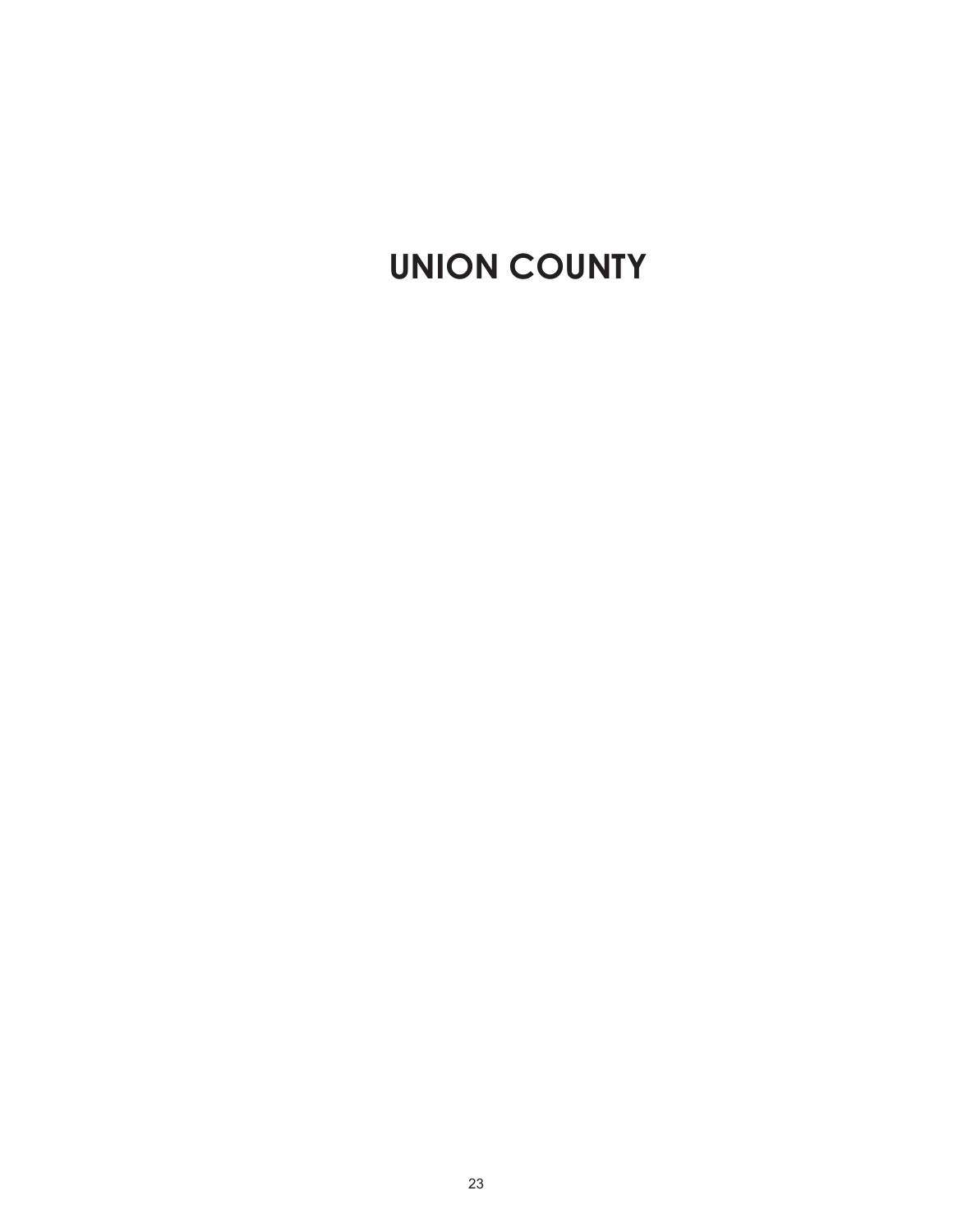## **Utility Allowance Schedule**

See Public Reporting and Instructions on back.

**U.S. Department of Housing and Urban Development**  Office of Public and Indian Housing

OMB Approval No. 25577-0169 exp.7/31/2022

٦

| The following allowances are used to determine the total cost of tenant-furnished utilities $\boxed{\text{Date}$ (mm/dd/yyyy): |  |
|--------------------------------------------------------------------------------------------------------------------------------|--|

| and appliances.                                                                           |                    |                                 | $\sim$ and $\sim$ $\sim$ $\sim$ $\sim$ $\sim$ $\sim$   |                    |                         |                    |  |  |
|-------------------------------------------------------------------------------------------|--------------------|---------------------------------|--------------------------------------------------------|--------------------|-------------------------|--------------------|--|--|
| Locality:                                                                                 |                    | Unit Type: Apartment/Row House/ |                                                        |                    |                         |                    |  |  |
| <b>Northeast Oregon Housing Authority, OR</b>                                             |                    |                                 | <b>Townhouse/Semi-Detached/Duplex</b>                  |                    |                         |                    |  |  |
|                                                                                           |                    |                                 |                                                        |                    |                         |                    |  |  |
| Utility or Service: <b>Union County</b>                                                   | 0 <sub>BR</sub>    | 1 <sub>BR</sub>                 | $2$ BR                                                 | 3 BR               | 4 BR                    | 5 BR               |  |  |
| (Cove, Elgin, Imbler, Island City, La Grande, North Powder, Summerville,                  |                    |                                 | Monthly Dollar Allowances                              |                    |                         |                    |  |  |
| Union)                                                                                    |                    |                                 |                                                        |                    |                         |                    |  |  |
| <b>Heating</b>                                                                            |                    |                                 |                                                        |                    |                         |                    |  |  |
| Natural Gas (Avista)<br>a.                                                                | \$28.00            | \$33.00                         | \$39.00                                                | \$44.00            | \$49.00                 | \$55.00            |  |  |
| b.<br>Bottle Gas/Propane                                                                  | \$60.00            | \$72.00                         | \$84.00                                                | \$97.00            | $\frac{1}{107.00}$      | \$122.00           |  |  |
| Wood (Cord)<br>C.                                                                         | \$9.00             | \$10.00                         | \$14.00                                                | \$18.00            | \$22.00                 | \$25.00            |  |  |
| Wood (Pellets)<br>d.                                                                      | \$13.00            | \$15.00                         | \$21.00                                                | \$26.00            | \$32.00                 | \$38.00            |  |  |
| Electric (Idaho Power)<br>e.<br>f.                                                        | \$18.00<br>\$14.00 | \$21.00<br>\$16.00              | \$29.00<br>\$22.00                                     | \$36.00<br>\$28.00 | \$44.00<br>\$33.00      | \$51.00<br>\$39.00 |  |  |
| Electric (Oregon Trail)<br>Electric Heat Pump (Idaho Power)                               | \$16.00            | \$19.00                         | \$22.00                                                | \$25.00            | \$27.00                 | \$30.00            |  |  |
| g.<br>Electric Heat Pump (Oregon Trail)<br>h.                                             | \$12.00            | \$14.00                         | \$17.00                                                | \$19.00            | \$21.00                 | \$23.00            |  |  |
| j.<br>Oil                                                                                 | \$56.00            | \$65.00                         | \$77.00                                                | \$90.00            | \$102.00                | \$111.00           |  |  |
| Cooking                                                                                   |                    |                                 |                                                        |                    |                         |                    |  |  |
| Natural Gas (Avista)                                                                      | \$3.00             | \$3.00                          | \$5.00                                                 | \$6.00             | \$8.00                  | \$9.00             |  |  |
| a.<br>Bottle Gas/Propane<br>b.                                                            | \$6.00             | \$6.00                          | \$10.00                                                | \$14.00            | $\overline{$}19.00$     | \$21.00            |  |  |
| Electric (Idaho Power)<br>C.                                                              | \$4.00             | \$4.00                          | \$7.00                                                 | \$9.00             | \$11.00                 | \$13.00            |  |  |
| d.<br>Electric (Oregon Trail)                                                             | \$3.00             | \$3.00                          | \$5.00                                                 | \$6.00             | \$8.00                  | \$10.00            |  |  |
| <b>Other Electric &amp; Cooling</b>                                                       |                    |                                 |                                                        |                    |                         |                    |  |  |
| Other Electric (Lights & Appliances)(Idaho Power)                                         | \$14.00            | \$17.00                         | \$24.00                                                | $\frac{1}{3}30.00$ | \$37.00                 | \$43.00            |  |  |
| Other Electric (Lights & Appliances) (Oregon Trail)                                       | \$11.00            | \$13.00                         | \$18.00                                                | \$23.00            | \$28.00                 | \$33.00            |  |  |
| Air Conditioning (Idaho Power)                                                            | \$2.00             | \$2.00                          | \$3.00                                                 | \$3.00             | \$4.00                  | \$5.00             |  |  |
| Air Conditioning (Oregon Trail)                                                           | \$1.00             | \$1.00                          | \$2.00                                                 | \$3.00             | \$3.00                  | \$4.00             |  |  |
| <b>Water Heating</b>                                                                      |                    |                                 |                                                        |                    |                         |                    |  |  |
| Natural Gas (Avista)<br>a.                                                                | \$7.00             | \$8.00                          | \$12.00                                                | \$16.00            | \$20.00                 | \$24.00            |  |  |
| Bottle Gas/Propane<br>b.                                                                  | \$16.00            | \$19.00                         | \$27.00                                                | \$35.00            | \$43.00                 | \$52.00            |  |  |
| Electric (Idaho Power)<br>C.                                                              | \$10.00            | \$12.00                         | \$15.00                                                | \$19.00            | \$22.00                 | \$25.00            |  |  |
| Electric (Oregon Trail)<br>d.                                                             | $\frac{1}{58.00}$  | \$9.00                          | \$12.00                                                | \$14.00            | \$17.00                 | \$19.00            |  |  |
| Oil<br>e.                                                                                 | \$15.00            | \$17.00                         | \$24.00                                                | \$31.00            | \$39.00                 | \$48.00            |  |  |
| <b>Water, Sewer, Trash Collection</b>                                                     |                    |                                 |                                                        |                    |                         |                    |  |  |
| Water                                                                                     |                    |                                 |                                                        |                    |                         |                    |  |  |
| Sewer                                                                                     |                    |                                 | See Attached Water, Sewer, & Trash Collection Schedule |                    |                         |                    |  |  |
| <b>Trash Collection</b>                                                                   |                    |                                 |                                                        |                    |                         |                    |  |  |
| <b>Tenant-supplied Appliances</b>                                                         |                    |                                 |                                                        |                    |                         |                    |  |  |
| Range / Microwave Tenant-supplied                                                         | \$11.00            | \$11.00                         | \$11.00                                                | \$11.00            | \$11.00                 | \$11.00            |  |  |
| Refrigerator Tenant-supplied                                                              | \$12.00            | \$12.00                         | \$12.00                                                | \$12.00            | \$12.00                 | \$12.00            |  |  |
| <b>Other--specify: Monthly Charges</b>                                                    |                    |                                 |                                                        |                    |                         |                    |  |  |
| Electric Charge \$8.65 (Idaho Power)                                                      | \$9.00             | \$9.00                          | \$9.00                                                 | \$9.00             | \$9.00                  | \$9.00             |  |  |
| Electric Charge \$35.09 (Oregon Trail)                                                    | \$35.00            | \$35.00                         | \$35.00                                                | \$35.00            | \$35.00                 | \$35.00            |  |  |
| Natural Gas Charge \$10.40 (Avista)                                                       | \$10.00            | \$10.00                         | \$10.00                                                | \$10.00            | \$10.00                 | \$10.00            |  |  |
| <b>Actual Family Allowances</b>                                                           |                    |                                 | Utility or Service                                     |                    | per month cost          |                    |  |  |
| To be used by the family to compute allowance. Complete below for the actual unit rented. |                    |                                 | Heating                                                |                    | \$                      |                    |  |  |
|                                                                                           |                    |                                 | Cooking                                                |                    | $\frac{1}{2}$           |                    |  |  |
| Name of Family                                                                            |                    |                                 | Other Electric                                         |                    | \$                      |                    |  |  |
|                                                                                           |                    |                                 | Air Conditioning                                       |                    | \$                      |                    |  |  |
|                                                                                           |                    |                                 | Water Heating                                          |                    | \$                      |                    |  |  |
| Address of Unit                                                                           |                    |                                 | Water                                                  |                    | \$                      |                    |  |  |
|                                                                                           |                    |                                 | Sewer                                                  |                    | $\overline{\mathsf{S}}$ |                    |  |  |
|                                                                                           |                    |                                 | <b>Trash Collection</b>                                |                    | \$                      |                    |  |  |
|                                                                                           |                    |                                 | Range / Microwave                                      |                    | \$                      |                    |  |  |
|                                                                                           |                    |                                 | Refrigerator                                           |                    | \$                      |                    |  |  |
|                                                                                           |                    |                                 | Other                                                  |                    | \$                      |                    |  |  |
| Number of Bedrooms                                                                        |                    |                                 | Other                                                  |                    | \$                      |                    |  |  |
|                                                                                           |                    |                                 | Total                                                  |                    | 1\$                     |                    |  |  |

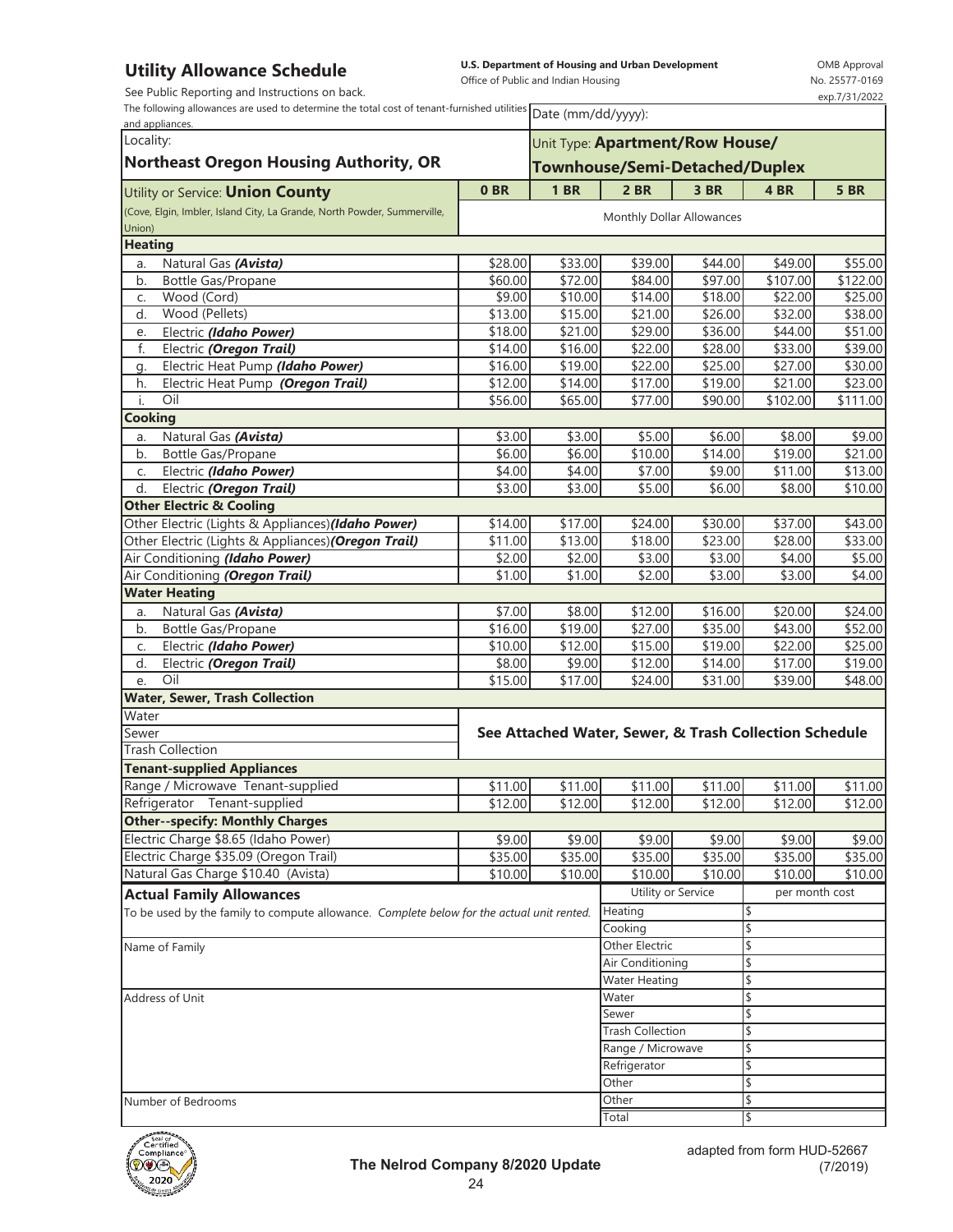### **Utility Allowance Schedule**

See Public Reporting and Instructions on back.

**U.S. Department of Housing and Urban Development**  Office of Public and Indian Housing

OMB Approval No. 25577-0169 exp.7/31/2022

The following allowances are used to determine the total cost of tenant-furnished utilities  $\boxed{\text{Date (mm/dd/yyy)}}$ 

| and appliances.                                                                           |                           |                                       | Date (min/du/yyyy).                                          |                     |                         |                  |  |  |
|-------------------------------------------------------------------------------------------|---------------------------|---------------------------------------|--------------------------------------------------------------|---------------------|-------------------------|------------------|--|--|
| Locality:                                                                                 |                           | Unit Type: Detached House/Mobile Home |                                                              |                     |                         |                  |  |  |
| <b>Northeast Oregon Housing Authority, OR</b>                                             |                           |                                       |                                                              |                     |                         |                  |  |  |
| Utility or Service: <b>Union County</b>                                                   | 0 <sub>BR</sub>           | <b>1 BR</b>                           | <b>2 BR</b>                                                  | 3 BR                | 4 BR                    | <b>5 BR</b>      |  |  |
| (Cove, Elgin, Imbler, Island City, La Grande, North Powder,                               |                           |                                       |                                                              |                     |                         |                  |  |  |
| Summerville, Union)                                                                       | Monthly Dollar Allowances |                                       |                                                              |                     |                         |                  |  |  |
| <b>Heating</b>                                                                            |                           |                                       |                                                              |                     |                         |                  |  |  |
| Natural Gas (Avista)<br>a.                                                                | \$40.00                   | \$47.00                               | \$55.00                                                      | \$63.00             | \$71.00                 | \$79.00          |  |  |
| b.<br>Bottle Gas/Propane                                                                  | \$89.00                   | \$103.00                              | \$122.00                                                     | \$138.00            | \$155.00                | \$173.00         |  |  |
| Wood (Cord)<br>C.                                                                         | \$21.00                   | \$25.00                               | \$29.00                                                      | \$33.00             | \$37.00                 | \$42.00          |  |  |
| Wood (Pellets)<br>d.                                                                      | \$31.00                   | \$36.00                               | \$43.00                                                      | \$49.00             | \$55.00                 | \$61.00          |  |  |
| Electric (Idaho Power)<br>e.                                                              | \$42.00                   | \$50.00                               | \$58.00                                                      | \$67.00             | \$76.00                 | \$84.00          |  |  |
| Electric (Oregon Trail)<br>f.                                                             | \$32.00                   | \$38.00                               | \$45.00                                                      | \$51.00             | \$58.00                 | \$64.00          |  |  |
| Electric Heat Pump (Idaho Power)<br>g.                                                    | \$22.00                   | \$27.00                               | \$31.00                                                      | \$35.00             | \$39.00                 | \$43.00          |  |  |
| Electric Heat Pump (Oregon Trail)<br>h.                                                   | \$17.00                   | \$20.00                               | \$24.00                                                      | \$27.00             | \$30.00                 | \$33.00          |  |  |
| Oil<br>i.                                                                                 | \$80.00                   | \$94.00                               | \$111.00                                                     | \$128.00            | \$143.00                | \$160.00         |  |  |
| <b>Cooking</b>                                                                            |                           |                                       |                                                              |                     |                         |                  |  |  |
| Natural Gas (Avista)<br>a.                                                                | \$3.00                    | \$3.00                                | \$5.00                                                       | \$6.00              | \$8.00                  | \$9.00           |  |  |
| b.<br>Bottle Gas/Propane                                                                  | \$6.00                    | \$6.00                                | \$10.00                                                      | \$14.00             | \$19.00                 | \$21.00          |  |  |
| Electric (Idaho Power)<br>C.                                                              | \$4.00                    | \$4.00                                | \$7.00                                                       | \$9.00              | \$11.00                 | \$13.00          |  |  |
| d.<br>Electric (Oregon Trail)                                                             | \$3.00                    | \$3.00                                | \$5.00                                                       | \$6.00              | \$8.00                  | \$10.00          |  |  |
| <b>Other Electric &amp; Cooling</b>                                                       |                           |                                       |                                                              |                     |                         |                  |  |  |
| Other Electric (Lights & Appliances)(Idaho Power)                                         | \$21.00                   | \$25.00                               | \$35.00                                                      | \$44.00             | \$54.00                 | \$64.00          |  |  |
| Other Electric (Lights & Appliances) (Oregon Trail)                                       | \$16.00                   | \$19.00                               | \$26.00<br>\$3.00                                            | \$34.00             | \$41.00<br>\$7.00       | \$49.00          |  |  |
| Air Conditioning (Idaho Power)<br>Air Conditioning (Oregon Trail)                         | \$1.00<br>\$1.00          | \$1.00<br>\$1.00                      | \$2.00                                                       | \$5.00<br>\$4.00    | \$5.00                  | \$9.00<br>\$7.00 |  |  |
| <b>Water Heating</b>                                                                      |                           |                                       |                                                              |                     |                         |                  |  |  |
| Natural Gas (Avista)                                                                      | \$9.00                    | \$10.00                               | \$15.00                                                      | \$20.00             | \$25.00                 | \$30.00          |  |  |
| a.<br>Bottle Gas/Propane<br>b.                                                            | \$21.00                   | \$23.00                               | \$33.00                                                      | \$43.00             | \$54.00                 | \$66.00          |  |  |
| Electric (Idaho Power)<br>C.                                                              | \$13.00                   | \$15.00                               | \$19.00                                                      | \$23.00             | \$27.00                 | \$32.00          |  |  |
| Electric (Oregon Trail)<br>d.                                                             | \$10.00                   | \$11.00                               | \$15.00                                                      | \$18.00             | \$21.00                 | \$24.00          |  |  |
| Oil<br>e.                                                                                 | \$17.00                   | \$22.00                               | \$31.00                                                      | \$41.00             | \$51.00                 | \$58.00          |  |  |
| <b>Water, Sewer, Trash Collection</b>                                                     |                           |                                       |                                                              |                     |                         |                  |  |  |
| Water                                                                                     |                           |                                       |                                                              |                     |                         |                  |  |  |
| Sewer                                                                                     |                           |                                       | See Attached Water, Sewer, & Trash Collection Schedule       |                     |                         |                  |  |  |
| <b>Trash Collection</b>                                                                   |                           |                                       |                                                              |                     |                         |                  |  |  |
| <b>Tenant-supplied Appliances</b>                                                         |                           |                                       |                                                              |                     |                         |                  |  |  |
| Range / Microwave Tenant-supplied                                                         | \$11.00                   | \$11.00                               | \$11.00                                                      | \$11.00             | \$11.00                 | \$11.00          |  |  |
| Refrigerator Tenant-supplied                                                              | \$12.00                   | \$12.00                               | \$12.00                                                      | \$12.00             | \$12.00                 | \$12.00          |  |  |
| <b>Other--specify: Monthly Charges</b>                                                    |                           |                                       |                                                              |                     |                         |                  |  |  |
| Electric Charge \$8.65 (Idaho Pwr)                                                        | \$9.00                    | \$9.00                                | \$9.00                                                       | \$9.00              | \$9.00                  | \$9.00           |  |  |
| Electric Charge \$35.09 (Oregon Trail)                                                    | \$35.00                   | \$35.00                               | \$35.00                                                      | \$35.00             | \$35.00                 | \$35.00          |  |  |
| Natural Gas Charge \$10.40 (Avista)                                                       | \$10.00                   | \$10.00                               | \$10.00                                                      | $\overline{$}10.00$ | \$10.00                 | \$10.00          |  |  |
| <b>Actual Family Allowances</b>                                                           |                           |                                       | Utility or Service                                           |                     | per month cost          |                  |  |  |
| To be used by the family to compute allowance. Complete below for the actual unit rented. |                           |                                       | Heating                                                      |                     | \$                      |                  |  |  |
|                                                                                           |                           |                                       | Cooking                                                      |                     | $\overline{\mathsf{S}}$ |                  |  |  |
| Name of Family                                                                            |                           |                                       | Other Electric                                               |                     | \$                      |                  |  |  |
|                                                                                           |                           |                                       | Air Conditioning                                             |                     | \$                      |                  |  |  |
|                                                                                           |                           |                                       | <b>Water Heating</b><br>\$                                   |                     |                         |                  |  |  |
| Address of Unit                                                                           |                           |                                       | Water<br>\$                                                  |                     |                         |                  |  |  |
|                                                                                           |                           |                                       | Sewer                                                        |                     | $\overline{\mathsf{S}}$ |                  |  |  |
|                                                                                           |                           |                                       | <b>Trash Collection</b><br>Range / Microwave<br>Refrigerator |                     | \$                      |                  |  |  |
|                                                                                           |                           |                                       |                                                              |                     | \$                      |                  |  |  |
|                                                                                           |                           |                                       |                                                              |                     | \$                      |                  |  |  |
|                                                                                           |                           |                                       | Other                                                        |                     | \$                      |                  |  |  |
| Number of Bedrooms                                                                        |                           |                                       | Other                                                        |                     | 1\$                     |                  |  |  |
|                                                                                           |                           |                                       | <b>Total</b>                                                 |                     | 1\$                     |                  |  |  |